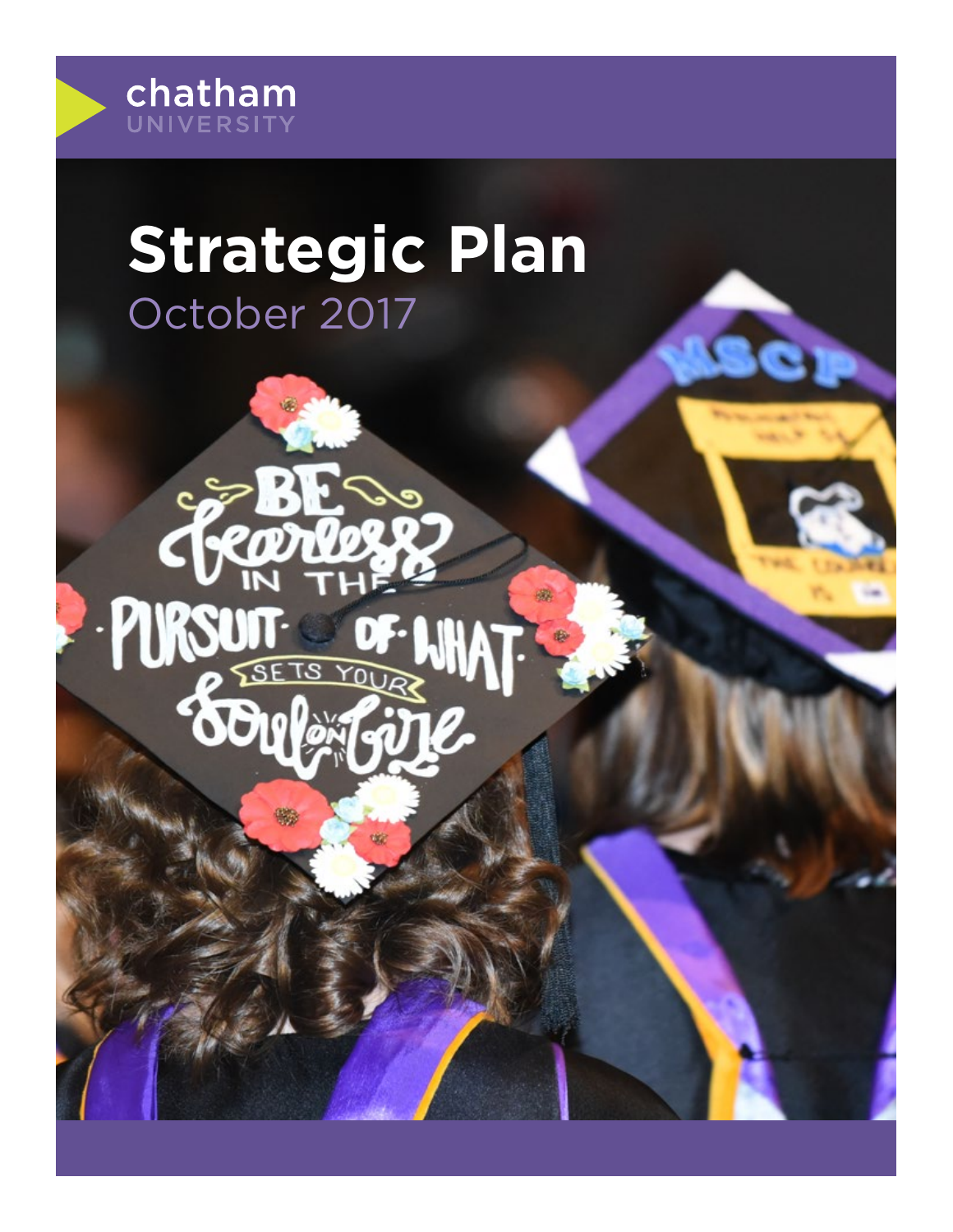# UNIVERSITY VISION

Chatham University will be recognized as an outstanding private university whose graduates are sought-after leaders and professionals committed to building a more equitable, healthy, and sustainable global future.

# UNIVERSITY MISSION

Chatham University prepares its students to build lives of purpose, value, and fulfilling work. Through professional skill development and liberal arts learning, Chatham prepares its graduates to be informed and engaged citizens in their communities; to recognize and respect diversity of culture, identity, and opinion; and to live sustainably.

# CHATHAM VALUES

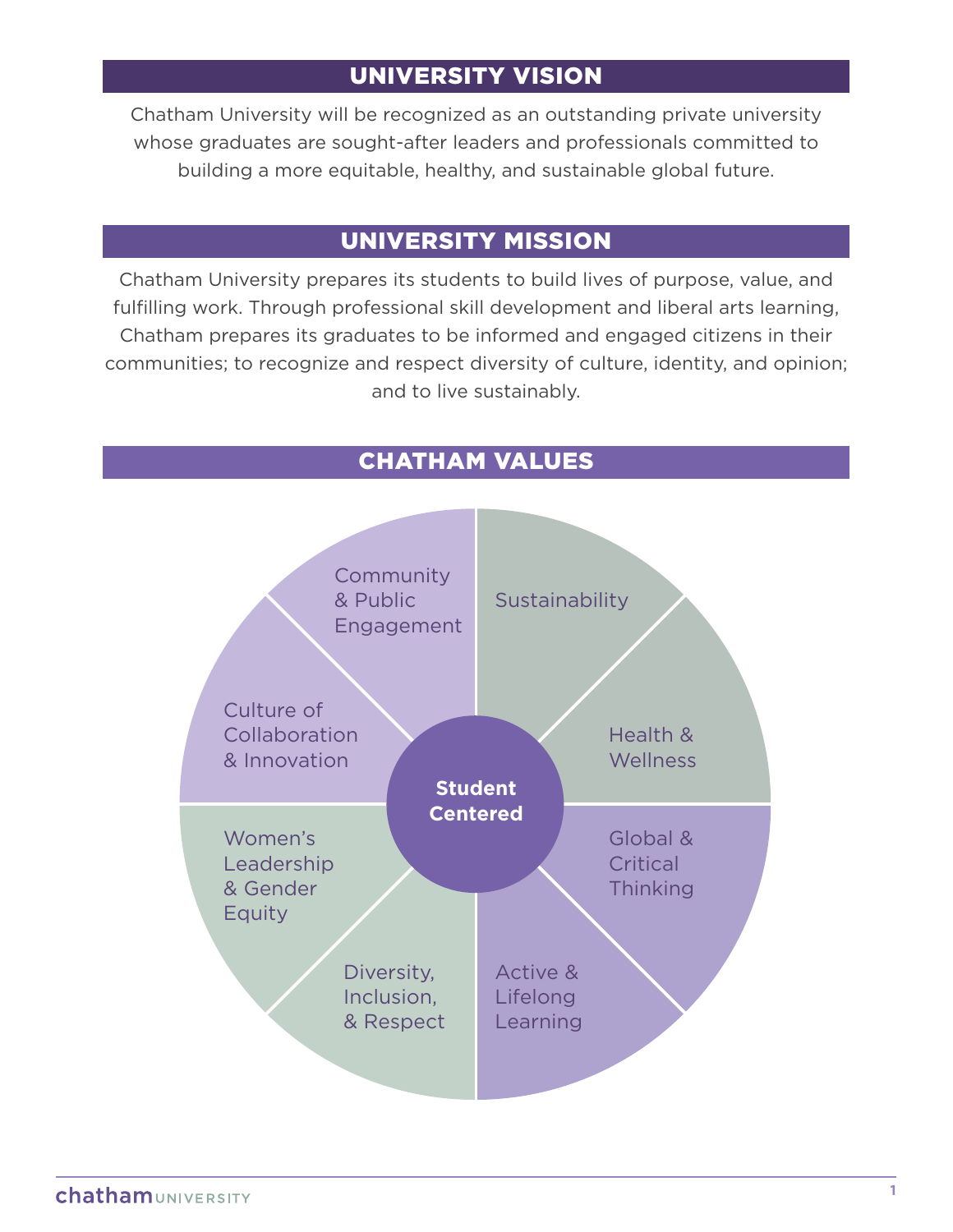# A PLAN FOR OUR FUTURE, ROOTED IN OUR PAST

**NEARLY 150 YEARS AGO**, Chatham was founded on the ideals of **access and equity** by ensuring the transformative impact of a high-quality liberal-arts education was available to women who were denied access to the educational system at the time.

**OVER 20 YEARS AGO**, Chatham expanded our educational mission with the addition of professional, graduate programs focused on **improving the health of people** and the quality of patient care.

**10 YEARS AGO**, building on the legacy of Rachel Carson '29, Chatham once again expanded our educational mission with a University-wide commitment to sustainability and **improving the health of the planet** through the founding of the Falk School of Sustainability & Environment and the creation of Eden Hall Campus.

**3 YEARS AGO**, Chatham expanded our educational mission by opening all of our undergraduate programs to men, while strengthening our historic commitment to women's leadership and gender equity by establishing the Chatham University Women's Institute.

**OVER THE NEXT 5 YEARS, Chatham will build upon our mission of** creating educational opportunities and transforming lives through access, equity, health, and sustainability as we:

- 1. Enhance Academic Excellence and the Student Experience
- 2. Expand Our Leadership in Sustainability and Health
- 3. Improve Access and Affordability Through Innovation
- 4. Deepen Partnerships for Student and Alumni Success
- 5. Build University Capacity and Capabilities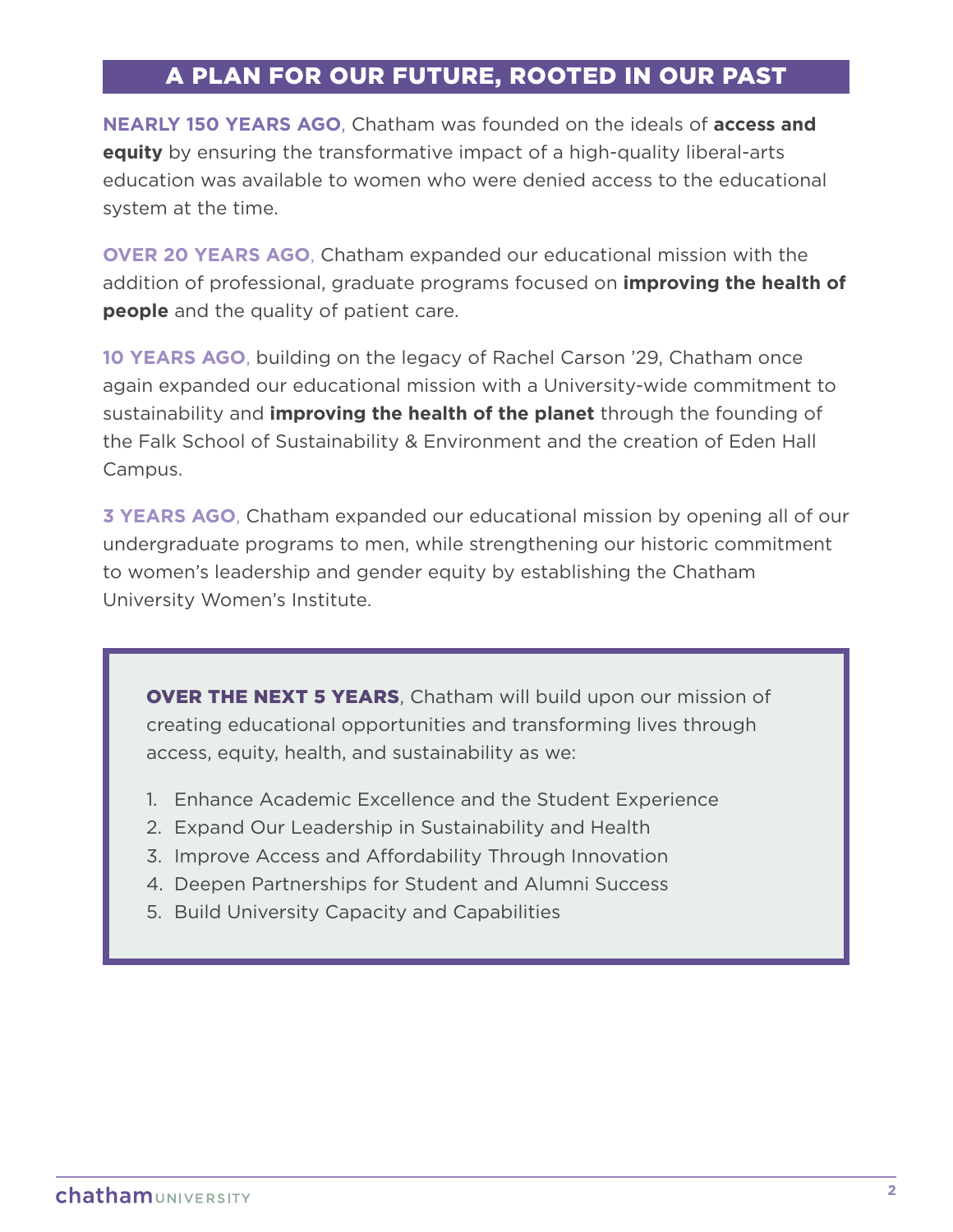### **1. Enhance academic excellence and the student experience**

In this time of great change and challenge for higher education and the workforce, Chatham will continue to offer a top *quality educational experience, both in and out of the classroom, that prepares students for successful lives and careers.* 

**• Provide students a high-quality, relevant educational experience through integration of the liberal arts and professional skills**

Chatham's combination of liberal arts and professional preparation is more relevant and more important than ever. The Chatham Plan, our general-education curriculum, and a range of accelerated paths to graduate degrees will continue to enhance the undergraduate experience as we prepare our students for success.

**• Enrich the undergraduate experience as Chatham grows**

Chatham's undergraduate programs have grown significantly since becoming coeducational in fall 2015. As growth continues, we must retain another distinction of a Chatham education – the close relationships between faculty and students that bring about individual transformation – while enhancing the overall undergraduate experience through more academic offerings, more co-curricular activities, and additional support for academic and career advising.

- **• Provide cutting-edge academic offerings to meet the needs of today's and tomorrow's students** As today's economy and society evolve, Chatham is adding to its degree offerings to ensure that students are well prepared for emerging new career opportunities. Five new majors and degrees will be launched over the next five years. We will also continue to rigorously assess all undergraduate programs to ensure that students are learning what they need to succeed not just for graduation, but after, when our graduates are likely to have several careers in their lifetime.
- **• Ensure graduate education at Chatham continues to be an institutional strength**

Graduate programs have been a key to Chatham's strong growth and reputation over the last 25 years. We must retain the distinct characteristics of a Chatham graduate education, which include excellent professional preparation, close relationships between faculty and students, and a focus on active and experiential learning. We must also enhance the graduate student experience through teaching and graduate assistantships, faculty research and artistic endeavors that engage with and address real world challenges, and innovative online learning opportunities.

**• Enhance the quality of students' learning environment, through investing in excellence in teaching and scholarship**

Excellent teaching, enriched and informed by scholarship, is what brings about student success in the classroom, in research, and in life. We will build on our successful Technology Fellows programmodel, which helps faculty integrate the latest technologies into their teaching, to provide additional supports for innovative pedagogy and scholarship that actively engages students in research.

**• Revamp the Honors Program to attract and challenge high achieving and driven students**

Tutorials, capstone projects, and the Chatham Scholars and STEM scholars program have long provided opportunities for Chatham students to enhance their critical thinking and develop their leadership skills. We will seek to integrate these elements into a new, unified honors program to attract and retain the most academically talented students to Chatham, and give them a personal, transformational learning experience.

**• Enhance the Arts**

Generations of Chatham graduates recall the great value and importance of arts education in their personal and professional growth. A strong arts program is also a key component of a vibrant liberal arts campus environment. Over the next five years, we will invest in and develop partnerships with key players in Pittsburgh's thriving arts scene to strengthen the arts at Chatham, including theater, music, dance, and visual arts.

- **• Further develop Chatham's historic commitment to developing women leaders and gender equity** We will continue to develop the Women's Institute, the Center for Women's Entrepreneurship, and the Pennsylvania Center for Women and Politics, and to connect them more closely with the core academic offerings of the University, so that Chatham becomes *the* preferred destination for individuals who want to advance gender equity within Pennsylvania and beyond.
- **• Foster a campus culture of diversity, inclusion, and respect**

We will strengthen efforts to create a diverse campus community so that Chatham's students, staff, and faculty reflect as much as possible the diversity of the communities we serve. All members of the Chatham community must feel welcomed to express, critically examine, and debate a wide spectrum of views in an environment of mutual respect.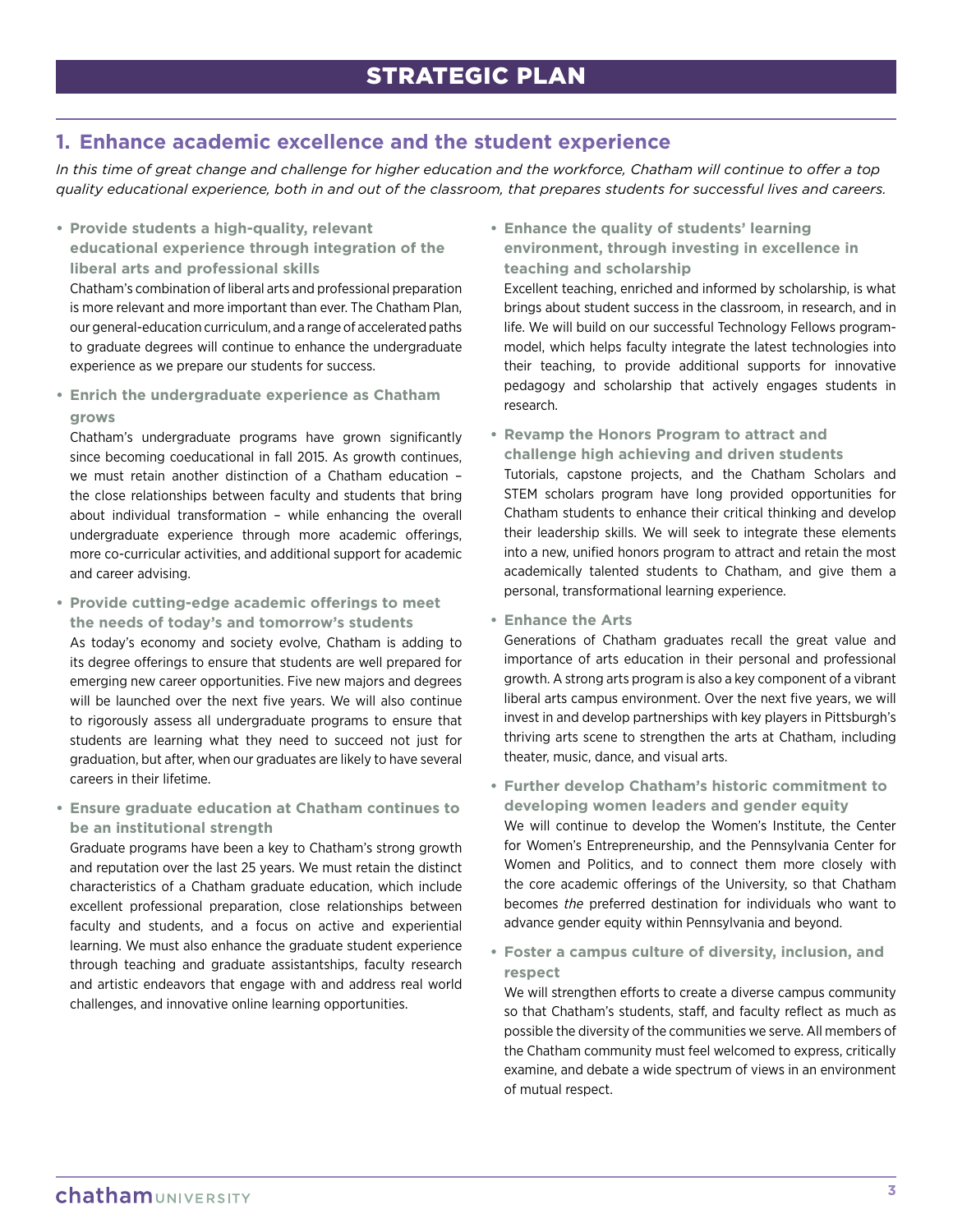## **2. Expand Chatham's leadership in sustainability and health**

*Chatham is a leading institution for preparing graduates for careers in sustainability and the health sciences. We must increase and use our expertise and experience in those areas to find new synergies between them, and more opportunities to expand our leadership and reputation nationally and around the world.*

**• Gain national and international recognition as a leader in sustainability**

In less than a decade, Chatham has moved to the top of international rankings of higher-education institutions in sustainability. Chatham will use its unique combination of assets – the legacy of Rachel Carson '29, the Eden Hall Campus, and the Falk School of Sustainability & Environment – to continue to embed sustainability in all aspects of its operations and academic programs.

**• Fully capitalize on Rachel Carson's legacy**

As the alma mater of Rachel Carson, Chatham is best positioned to further her remarkable legacy. We propose to reinvigorate the Rachel Carson Institute to become a leader in environmental and sustainability education; to promote public awareness and understanding of environmental issues; and to bring together organizations and individuals to collaborate with colleagues in the Falk School and across Chatham on key issues affecting the future of the planet.

**• Grow the Falk School of Sustainability & Environment**

We must develop leaders and citizens who can help tackle the range of challenges facing our planet, our country, and our local community. The Falk School is uniquely positioned to do this well. A key focus of our plan is to continue to grow the quality and size of the School to realize its full potential by adding new degree programs, expanding existing offerings, partnering with leading socially responsible employers locally, nationally, and internationally, and playing a key role in helping Pittsburgh to build a more sustainable future.

**• Expand educational reach of and more fully activate the Eden Hall Campus (especially through the Falk School expansion)**

We will provide more opportunities for the broader community to actively participate in the living-learning sustainability laboratory at the Eden Hall Campus, raising the campus's profile, contributing to the vibrancy of campus life, thus helping it to become a dynamic, self-sustaining community.

**• Identify initiatives at intersection of sustainability and health**

Chatham will bring together faculty and students from across the University with outside partners to address issues at the intersection of health & sustainability: e.g., building healthier and more sustainable communities; protecting water resources; creative re-use; reducing pollution that endangers health; supporting thriving local food systems, and bolstering resiliency to help minimize the negative impacts of climate change on local food and the environment.

**• Enable all members of the Chatham community to lead healthy and sustainable lives**

Chatham has been very successful in promoting the health & wellness of its faculty, staff, and students. A priority going forward will be to support all Chatham graduates with the knowledge, tools, and behaviors they need to lead healthier lives that maximize their full potential.

**• Strengthen strategic healthcare partnerships** Further growth in Chatham's successful healthcare programs is constrained by the availability of high-quality clinical placements. Chatham will seek to expand and deepen its strategic relationships with leading healthcare employers to expand our position as a preferred talent partner that helps them meet their organizational

## **3. Improve access and affordability through innovation**

*Chatham was founded to provide women access to higher education, at a time when such access was rare. Today it is*  affordability, rather than gender, that poses the greatest obstacle to talented individuals obtaining a degree. Chatham will *explore every option to minimize financial obstacles from students fulfilling their personal and professional dreams and to offer individuals opportunities to continue to learn throughout their lives.* 

**• Make scholarships and fellowships a top priority in the comprehensive campaign**

We will expand the number of graduate fellowships and undergraduate scholarships and make raising funds to support all students' tuition needs a top institutional priority.

**• Expand accelerated degree pathways**

and human capital needs.

Many career-paths require a graduate degree for success and advancement into leadership roles. Chatham is unique among small liberal arts colleges for the wide range of graduate degrees we offer. Today, over 40% of Chatham undergraduates enter an accelerated path to a graduate degree and/or to complete their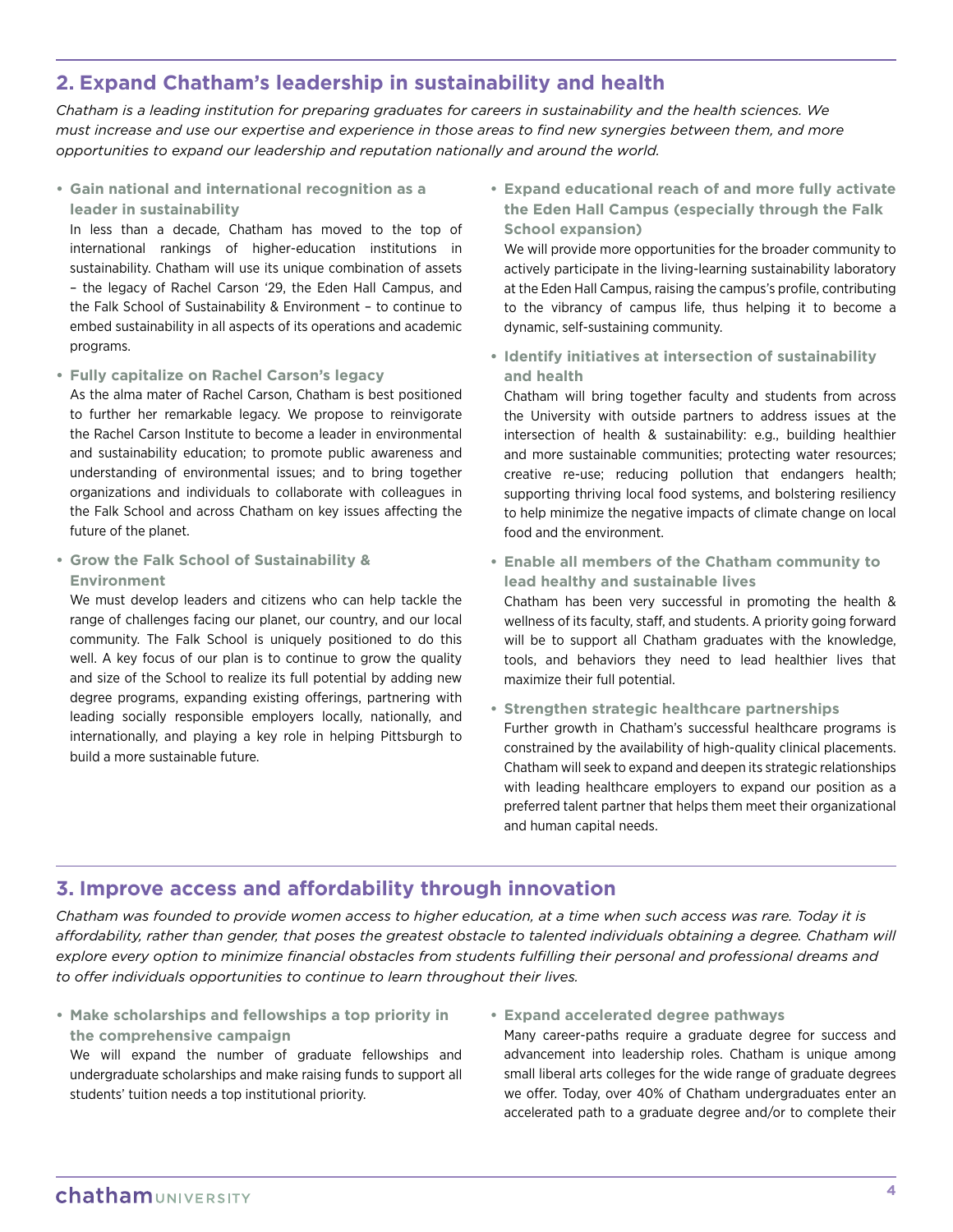undergraduate studies in just three years, saving time and money. We will further improve the integration of undergraduate and graduate education and seek ways to expand these options.

**• Develop 3 years-on-campus, 1-off proposal** We will seek to partner with local and national foundations on an innovative program that would provide selected students with an alternative bachelor's degree by spending only 3 years on campus. Students would earn their fourth year of credits through some combination of: 1 or 2 terms of study abroad with an international partner; recognition of credits attained before coming to Chatham; cooperative work experience; and/or a term of online study.

**• Expand online learning and limited residency degrees**

Some of Chatham's most successful and diverse degree programs – e.g., Doctor of Nursing Practice, the Doctor of Occupational Therapy, and the limited residency Master of Fine Arts in Creative Writing – combine carefully structured online learning with a short, intensive time at Chatham. We will expand these offerings to enable more working adults to further their education, including the nearly 700,000 Pennsylvania residents who have some college but no degree.

**• Expand cooperative education and internships**

A top priority for today's students and their families is that they are work-ready by the time they graduate, and most employers also want relevant work experience. One of the best ways to meet these twin objectives is to offer more cooperative education and internship opportunities for our students, like the well-structured clinical placements for our health-science students and our Urban Teaching Corps.

- **• Make Chatham a preferred transfer destination** Transfer students already account for roughly one-quarter of Chatham's incoming undergraduates. To make Chatham an even more preferred destination for transfer students, and thereby to attract a more diverse pool of talented students, we will increase our local and national collaboration with community colleges, and clearly articulate the degree pathways into our strongest degree programs that lower the total costs of a four-year degree.
- **• Expand Prior Learning Assessment (PLA) and stackable qualifications**

To reduce the time students need to earn a marketable qualification, we will continue to give students credit for prior demonstrable competencies, and create more modular courses that certify skills in high demand by employers, and that can be stacked to form a degree.

**• Offer greater lifelong-learning opportunities**

Chatham has a tradition of providing educational and personal growth opportunities to learners of all ages (the former daycare center on campus, the Music and Arts Day Camp, the Gateway Program). We will seek ways to broaden our offerings for students of all ages to learn and improve themselves. Over time, these opportunities could include extending the Day Camp to serve high-school students and piloting new educational programs for the largest and most rapidly growing demographic in the region – over-50s – who have both the time and interest to invest in further education.

## **4. Deepen partnerships for students' and alumni success**

*Throughout its history, Chatham has parlayed its strong reputation and connections in the Pittsburgh community into mutually beneficial partnerships that have helped the University and the members of our surrounding community to thrive and succeed. In an increasingly competitive higher-education landscape, developing even more, and stronger, local, national, and international partnerships will be critical to Chatham's and Pittsburgh's continued success.*

#### **• Employers**

We must forge win-win partnerships with employers that can enhance the effectiveness of their organizations (e.g. greater sustainability, improved health & wellness, and a more engaged and productive workforce), while providing Chatham students with internships, jobs, and applied research opportunities.

#### **• International peers**

As part of its plan to increase the diversity of its student body, Chatham has set the goal of increasing the percentage of undergraduate and graduate students from outside the US, and increasing the number of US students who have a transformational study abroad experience. Key to this will be to develop a select group of deep, high-quality partnerships with peer universities around the world that will feature student and faculty exchanges, dual degree programs, and other mutually advantageous activities with a focus on Chatham's strengths in sustainability, the environment, and health sciences.

**• Schools, community colleges, and undergraduate to graduate pathways**

Chatham will promote the Rachel Carson Healthy Planet Award to build partnerships with leading high schools and community colleges – locally, nationally, and internationally – to encourage them to send talented students each year. We will also partner with colleges that share our commitment to health & sustainability to build accelerated pathways for their students into our graduate programs.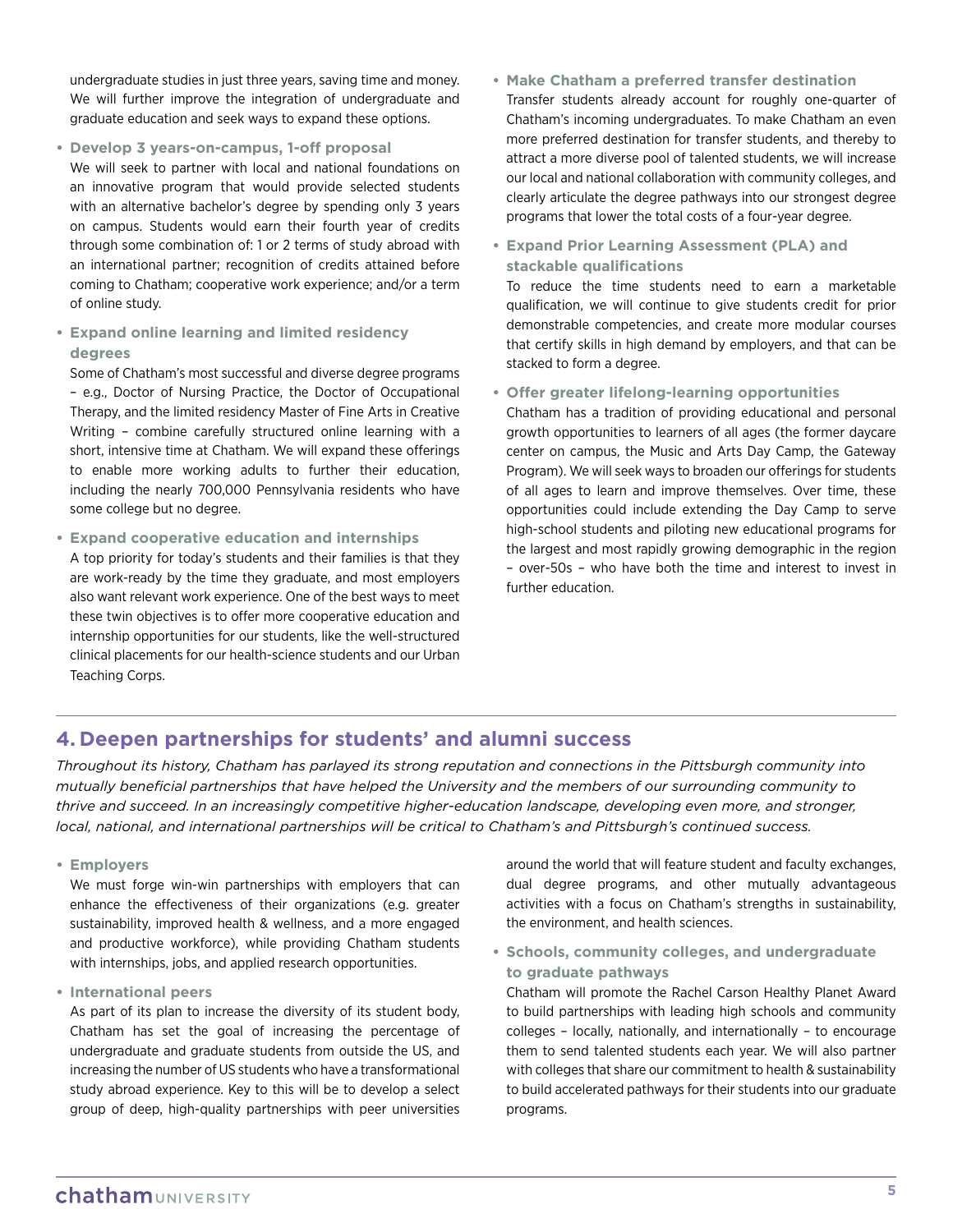#### **• Local universities**

Two of Chatham's greatest assets are its location – in one of the most beautiful parts of an exciting city – and its membership in the Pittsburgh Council on Higher Education (PCHE), which promotes cooperation among the 10 local colleges and universities and enables our students to take courses at other PCHE schools. Chatham will help strengthen the PCHE partnership, seek new ways to work together to save costs and create new opportunities for the University, and jointly promote Pittsburgh as the next great US higher-education city.

#### **• Local communities**

Chatham has benefited greatly from the resurgence of Pittsburgh, but many of our neighboring communities have not. We will work with local foundations and community partners toward a more equitable approach to the next phase of Pittsburgh's development, in line with Chatham's core strengths. We will look to forge partnerships to meet the needs of individuals and employers in the local community – e.g., for health services, urban gardens and food access, stimulating growth of new businesses, enhancing the quality of pre-K-12 education– and, in the process, create valuable, authentic work experience and applied research opportunities for teams of students and our faculty.

**• Alumni** 

We want more of Chatham's alumni to stay engaged with the University: to share their expertise through mentorships and guest lectures, further their own development through continuing education, provide internships, co-op, or job opportunities for current students, and give back to help future generations of students benefit from the transformational Chatham experience.

## **5. Build University capacity and capabilities**

*To achieve the ambitious goals outlined in this vision for Chatham's future we must strengthen the University's financial position and make the most effective use possible of our existing assets: three beautiful sites and a talented and dedicated workforce.*

**• Diversify revenue streams and generate seed capital**

The number of traditional 18-25-year-old students is declining sharply in Western Pennsylvania. It is vital that Chatham expand its base to reach more students nationally and internationally, as well as creating additional revenue streams. A goal will be to create an Innovation Fund that enables us to invest in exciting new initiatives.

**• Increase University fund-raising**

Chatham has raised over 90% of its first-ever \$100 million comprehensive campaign. This has enabled the University to expand from one to three sites and laid the groundwork for our leadership position in sustainability. We will complete the Campaign during the 2018-19 academic year, in time for the celebration of Chatham's 150<sup>th</sup> anniversary in 2019, and begin planning for our next phase of fundraising.

**• Enhance institutional effectiveness**

To enhance what we offer students while coping with the greater work demands that come with growth, it is vital that we utilize the continuous cycle of assessment to streamline processes across the University, seek ways to reduce costs, and foster crossdepartment cooperation and innovation.

**• Improve infrastructure**

Prospective students and others often judge a university by the appearance of the campus, its buildings and facilities. Chatham has made maintenance a priority, and is very well maintained, but we need to continue investing in our public "face," i.e., in existing and new buildings, as well as in IT and other infrastructure that is critical to campus operations.

**• Make Chatham an employer of choice among universities focused on teaching excellence** Attracting and retaining the best talent is not just a goal with students. Chatham's talented employees (faculty, staff, administrators) are the key to turning our vision into a reality. We must continue to enhance our work environment, giving opportunities to each individual for personal and professional advancement and growth, investing in their health and wellness, and fostering a community dedicated to the success of our students.